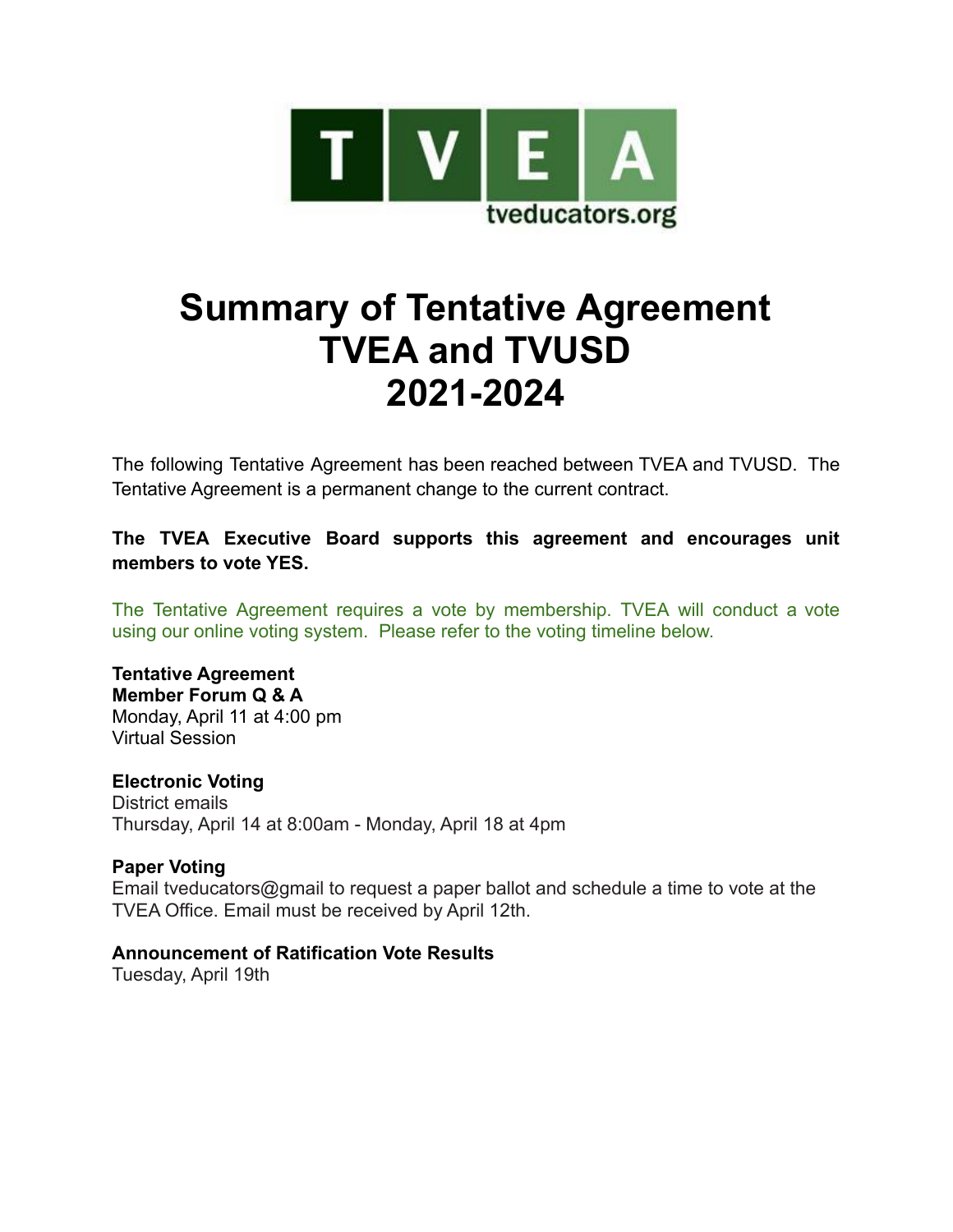### **Tentative Agreement**

# **(Permanent Language Changes to Contract effective July 1, 2021)**

The original signed Tentative Agreement may be viewed here [https://bit.ly/TA22\\_24](https://bit.ly/TA22_24) or on [www.tveducators.org](http://www.tveducators.org).

# **(Language changes in BLUE)**

# **Article 12: ASSIGNMENTS, TRANSFERS AND FILLING OF VACANCIES**

*Rationale: Language has been included to provide greater opportunity for unit members to utilize voluntary transfers. This language has been in use for several years as a Memorandum of Understanding and has proven beneficial to members.*

#### **12.1 DEFINITION OF TERMS**

- **12.1.1 Assignment** An assignment is the work site, grade level, or subject area to which a unit member is employed to fulfill his/her contract duties.
- **12.1.2 Reassignment** A reassignment is the movement of a unit member from one subject area to another subject area, one grade level to another grade level, or from one configuration to another within the same school site. Example: roving, ELD, Bilingual, team houses, or GATE.
- **12.1.3 Voluntary Transfer** A voluntary transfer is the movement of a unit member from one work location to another work location by the unit member's choice.
- **12.1.4 Involuntary Transfer** An involuntary transfer is the movement of a unit member from one work location to another work location not by the unit member's choice.

#### **12.1.5 Vacancy**

- **12.1.5.1** At the end of a school year a vacancy is a position that becomes unfilled after preliminary assignments are made.
- **12.1.5.2** During the school year, a vacancy is a position that becomes unoccupied due to a resignation, retirement, death, etc., or any promotional or newly created position.

# **12.2 VACANCIES**

**12.2.1** The District shall post, at all work sites, a list of all vacancies, promotional positions and new positions, which occur during the school year and for the following school year, upon knowledge of the vacancies. The District shall make the list available to the Association.

The posted list shall contain the following:

- **12.2.1.1** For vacancies posted between September and March 31st**,** a closing date of at least five (5) working days after the posting date.
- **12.2.1.2** In instances where a unit member seeks a voluntary transfer, they must meet the qualifications: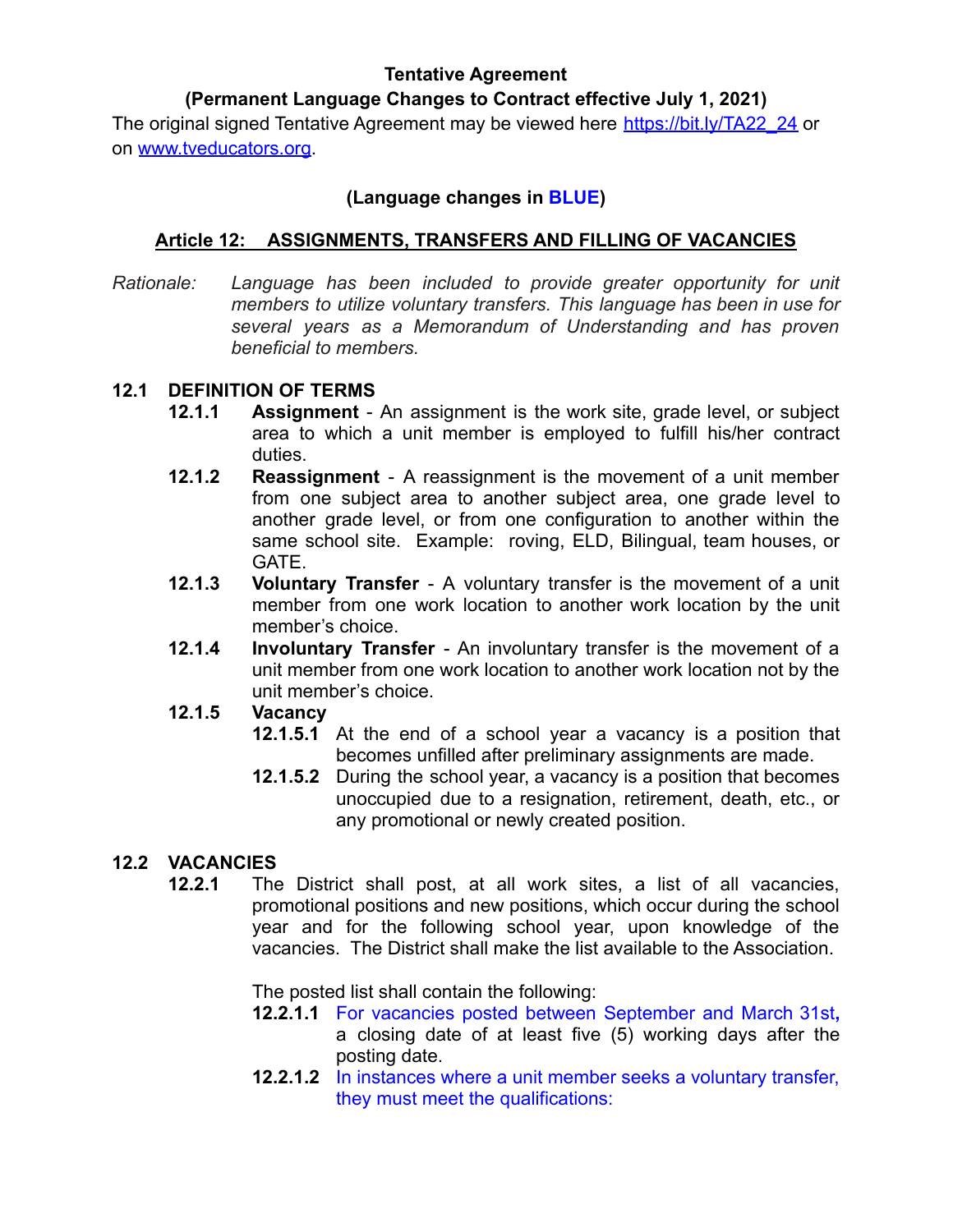- (a) Possession of appropriate credential or certification authorizing service in the subject area;
- (b) Satisfactory in most recent evaluation;
- (c) Academic program requirements (e.g. BCLAD, CLAD, SDAIE, GATE, AP, AVID, etc.);
- (d) Contracted stipend positions see Appendices C-1 and C-2 (Yearbook 6-8 and ASB 6-8);
- (e) Experience in assignment and/or credential.
- (f) Have completed at least one (1) full year of employment with the District, unless this provision is waived by mutual agreement between the unit member and the District.
- **12.2.2** All voluntary transfer and reassignment requests shall be considered before the District interviews outside applicants. Outside applicants will not be contacted for an interview until after all eligible in-house applicants have been interviewed.
- **12.2.3 For vacancies posted between September and March 31st,** no vacancy shall be filled until after the closing date.
- **12.2.4 To apply for vacancies between September and March 31st,** unit members shall apply for posted vacancies through the District's online "Transfer" form, Appendix J. Unit members have the option to attach electronically an updated resume based upon recent training and/or experience.

### **12.3 VOLUNTARY TRANSFERS**

- **12.3.1** Unit members who want to be considered for a voluntary transfer from April through August, inclusive, shall submit their intent to transfer using the District's online Transfer Form during the March Transfer Window set forth in section 12.3.1.1.
	- **12.3.1.1** There will be one "Transfer Window" each school year. The window will be one (1) month long.

Prior to the opening of the March transfer window, the District and TVEA will notify unit members via email of the transfer window dates and provide a link to the online transfer forms.

The transfer window is as follows:

| <b>Transfer</b> | <b>Window Opening</b>                      | <b>Window Closing</b>               | <b>Transfer Request Effective</b>                                                      |  |  |  |  |
|-----------------|--------------------------------------------|-------------------------------------|----------------------------------------------------------------------------------------|--|--|--|--|
| <b>Window</b>   | <b>Date</b>                                | <b>Date</b>                         | <b>Dates</b>                                                                           |  |  |  |  |
| <b>March</b>    | <b>First CE Workday in</b><br><b>March</b> | <b>First CE Workday</b><br>in April | <b>First CE Workday After</b><br><b>Closing of the March Transfer</b><br><b>Window</b> |  |  |  |  |

**12.3.1.2** It is the responsibility of the employee requesting a transfer to submit his/her request utilizing the District's online transfer form by 5:00 p.m. on the posted closing date or the first workday in April. Transfer requests for April to August will not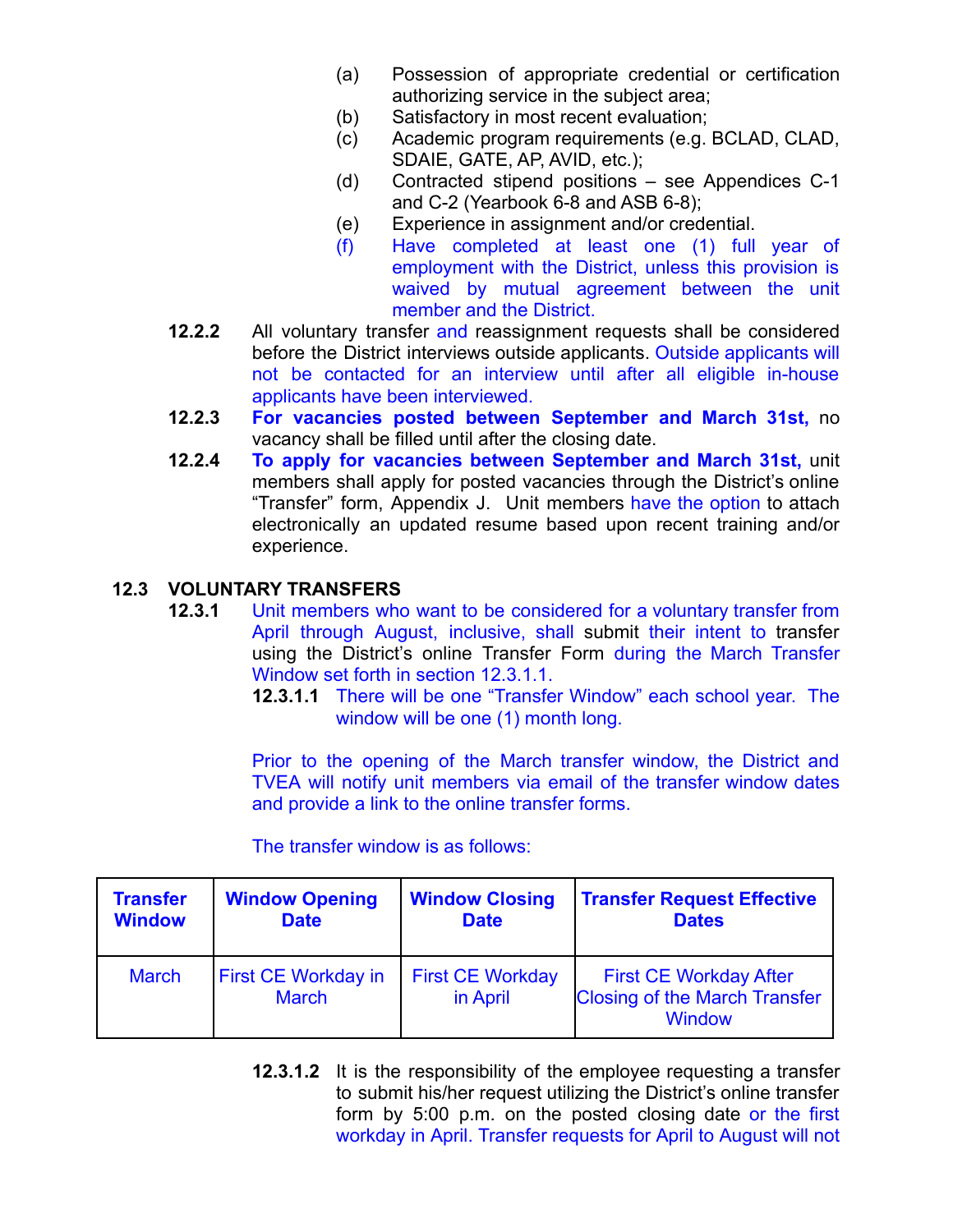be accepted outside the transfer window. Unit members who miss the transfer window may apply for a posted position as an outside applicant and their application will be processed in the same manner as any other outside applicant.

- **12.3.1.3** Unit members who submit a transfer request during the transfer window will be considered for requested transfers only after the transfer window closes.
- **12.3.1.4** Unit members who submit transfer requests during the March transfer window will remain on the District Transfer List until September 1st of each year. The list shall be purged each September 1<sup>st</sup>. For positions posted from September 1st to the close of the March Transfer Window, unit members may submit a transfer request using Digital Appendix J for positions in accordance with sections 12.2 and 12.3 of the Collective Bargaining Agreement. The District shall post, five (5) working days after the posting date, at all work sites, a list of all vacancies, promotional positions and new positions, which occur during the school year and for the following school year, upon knowledge of the vacancies. The District shall make the list available to the Association.
- **12.3.1.5** The District shall maintain a list of all electronically submitted transfer requests and shall share this list with the Association President following the close of the March transfer window. Site administration will receive access to the names of candidates interviewing for positions only.
- **12.3.1.6** When an opening exists, the District will review all requests for transfer on the District Transfer List and interview all qualified unit members who have requested consideration for the specific site and position. The District shall make every effort to provide applicants with a status update within five (5) days of the interview.
- **12.3.1.7** If there are five (5) or fewer internal applicants for a position, the District shall conduct individual interviews. Reasonable effort shall be made to hold interviews outside of the work day.
- **12.3.1.8** Voluntary transfer/placement shall be based upon the following non-ordered criteria:
	- (a) Interview;
	- (b) Program Requirements;
	- (c) Experience in assignment and/or Credential.
- **12.3.1.9** Finalists may be observed provided all finalists are observed. Finalists observed by the interviewing administrator within the last two (2) years may be exempt from this observation.
- **12.3.2** A voluntary transfer may be denied if a unit member is working under an Assistance Plan/Improvement Plan, is a "referred teacher" in the PAR program, does not have the proper certification to instruct English Learners at the time of interviewing for the position.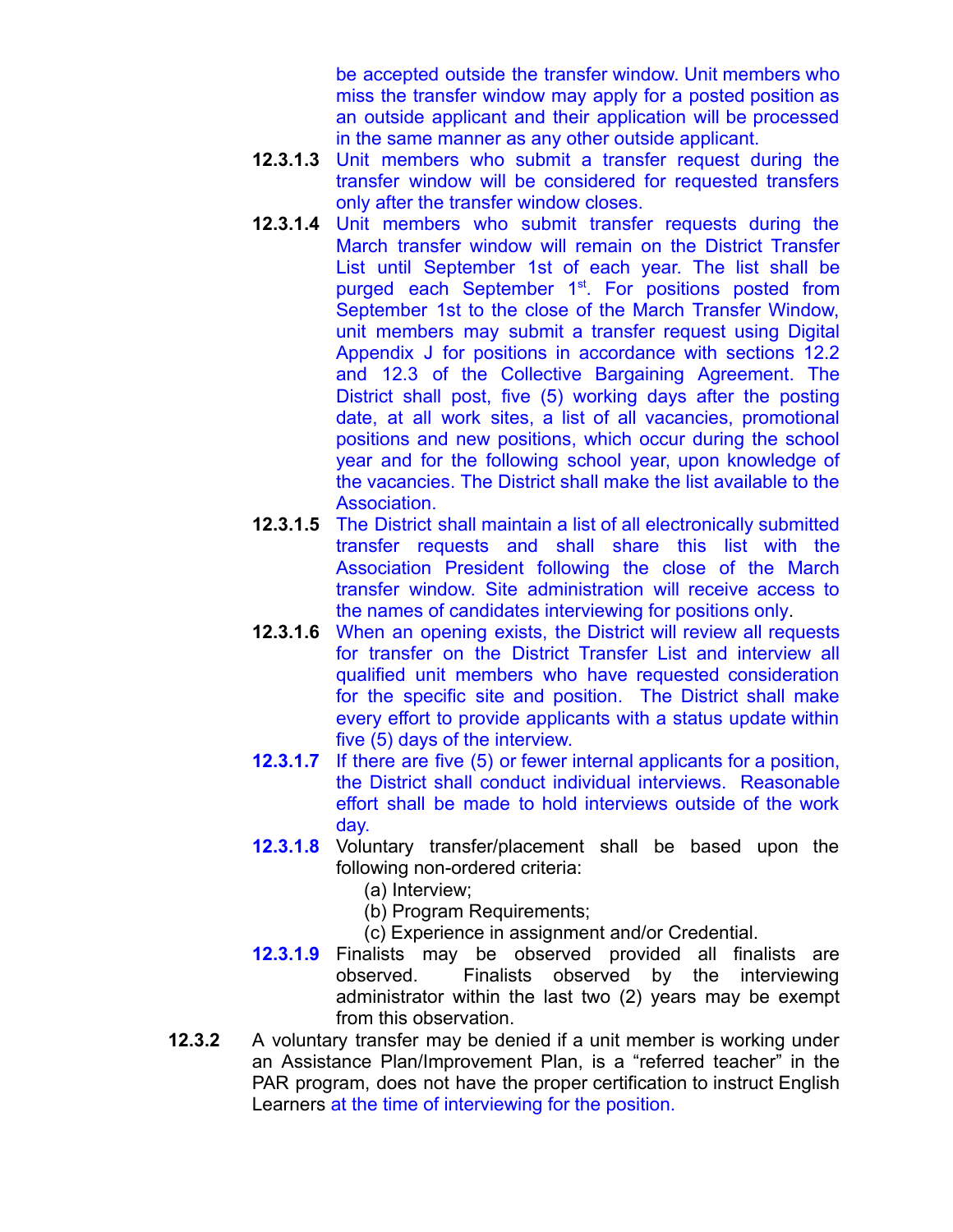- **12.3.2.1** A unit member who meets qualification criteria 12.2.1.2 shall be granted an interview for any position for which they have submitted a transfer request.
- **12.3.2.2** In the event a vacancy occurs for specialist positions, such as but not limited to Language Arts Specialist, Supplemental Support Specialist, Math Specialists, etc., or for positions that are not on the current year's Voluntary Transfer Forms, unit members will be informed of its posting via email. Unit members shall apply for posted vacancies using a position specific Digital Appendix J. The position will close five (5) working days after the posting date.
- **12.3.2.3** The District reserves the right to utilize a Candidate Pool hiring model. In these situations, the District maintains a list of outside applicants for more commonly filled positions. In the event a member is not on the current year's Voluntary Transfer List and wants to apply for transfer during the time that the District is using the Outside Candidate Pool model, that member shall not be required to participate in a "screening only" interview.
	- **12.3.2.3.1** Inside transfer candidates who interviewed and were not selected for a position after the closing of the March transfer window, prior to the summer recess, shall be considered for future positions at the same site, without an additional interview, prior to the District considering outside pool candidates. This paragraph shall apply to the time period between April 1 and September 1 of each school year.
- **12.3.3** In the event that a particular site has an employee working less than full-time (e.g. a partial assignment or job share), the District may increase the employee up to a full time assignment without interviewing transfer applicants, provided both the employee and site administrator agree with the increase. Additionally, if an employee splits time between more than one site, the employee may, upon mutual agreement with the site administrator, be placed in up to a full-time assignment at one of the sites without the need for the site to interview transfer candidates. This provision may not be used to increase an employee's assignment beyond a 1.0 FTE.
- **12.3.4** If a unit member's request for a voluntary transfer is denied, the unit member shall, upon request, be provided a written explanation for the denial by the Superintendent or designee.
- **12.3.5** In no case may a unit member "bump" another unit member in the school or District in order to acquire a particular assignment.
- **12.3.6** When downsizing and/or opening a new school, the District will elicit voluntary transfers first.

# **12.4 INVOLUNTARY TRANSFERS**

**12.4.1** Reasons for Involuntary transfers of unit members may include, but are not limited to, the following: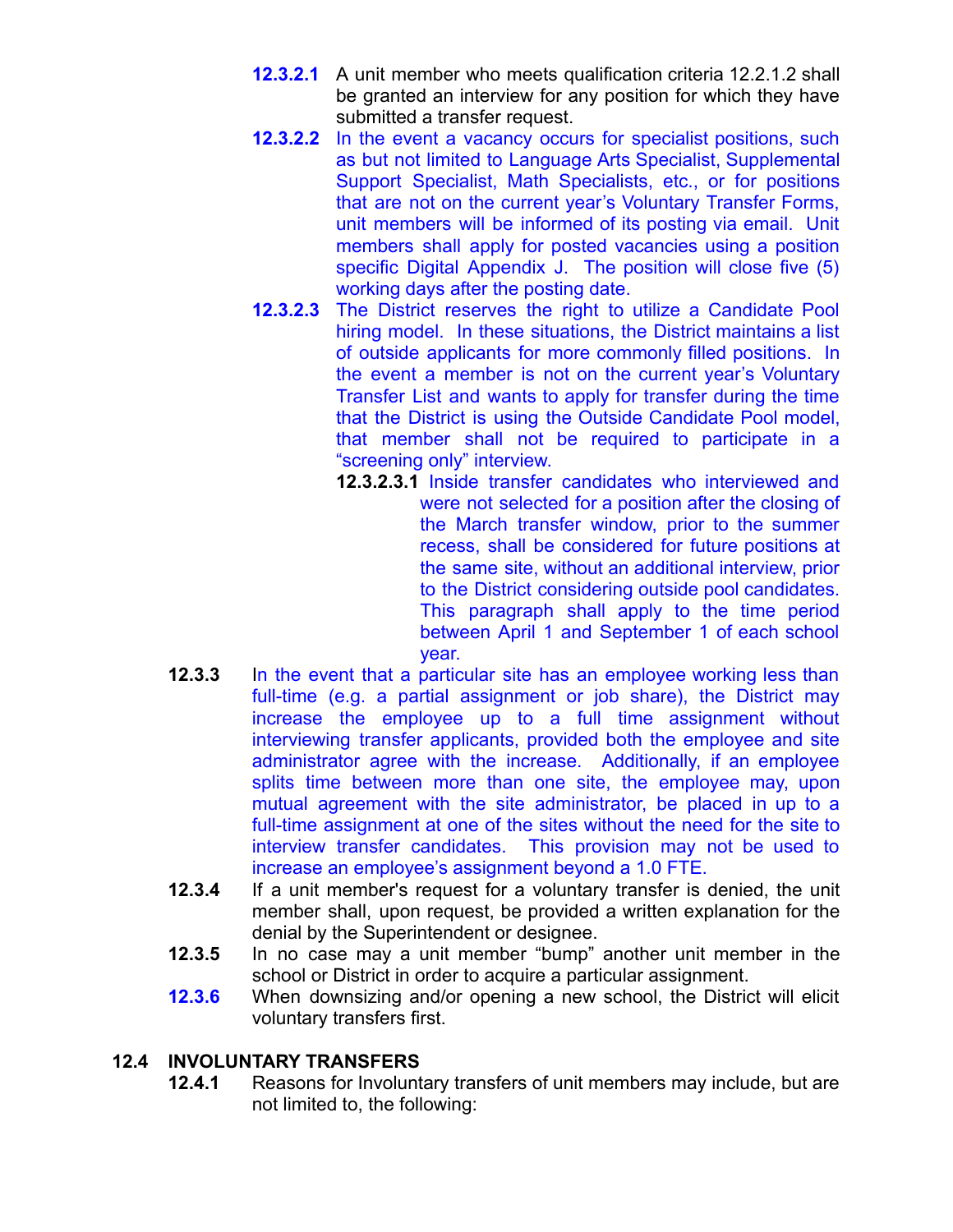- **12.4.1.1** A decrease in the number of pupils which requires a decrease in the number of unit members pursuant to Article 11: Class Size; elimination and/or addition or change of program(s) and/or funding; boundary changes; or school openings.
- **12.4.2** No unit member shall be involuntarily transferred as a result of disciplinary action or for negative evaluations, received within the past school year, except as provided in 12.4.6.
- **12.4.3** The District will not displace other unit members in order to implement an involuntary transfer.
- **12.4.4** When an involuntary transfer is necessary and all other qualifications (see 12.2.1.2) are equal, District seniority shall prevail when determining which unit member is subject to the involuntary transfer. Unit members working in a shared teaching assignment in accordance with Article 22 are subject to the same seniority criteria as other unit members when determining which unit member is subject to an involuntary transfer.
- **12.4.5** Unit members who are notified that they are going to be involuntarily transferred may submit a request for voluntary transfer within ten (10) workdays of the notification without regard to the transfer windows described in Article 12.3.1

Involuntary transfer placement shall occur in District seniority order followed primarily by the non-ordered criteria below:

- (a) Interview (if possible);
- (b) Program requirements;
- (c) Experience in assignment and/or Credential;
- (d) Unit member preference (minimum of three (3) choices as indicated on Appendix J - Online Transfer Form)**.**
- **12.4.6** The Superintendent may initiate the transfer of one (1) unit member per school year when it is determined to be in the best interests of the site/department. Under this provision, the District must provide a written rationale to the member for its decision to transfer. This section shall not be subject to grievance procedures in Article 16.
- **12.4.7** Unit members who are involuntarily transferred during the current school year shall be allowed three (3) days of release time to implement the transfer. The District shall provide assistance in moving the unit member's materials.
- **12.4.8** A good faith effort shall be made to give each involuntarily transferred unit member a written notice of assignment by the final day of the school year.

#### **12.5 ASSIGNMENTS/REASSIGNMENTS**

- **12.5.1** Reasons for assignments/reassignments of unit members may include, but are not limited to, the following:
	- **12.5.1.1** An increase/decrease in the number of pupils which requires an increase/decrease in the number of unit members pursuant to Article 11: Class Size; elimination and/or addition or change of program(s) and/or funding; boundary changes; or school openings.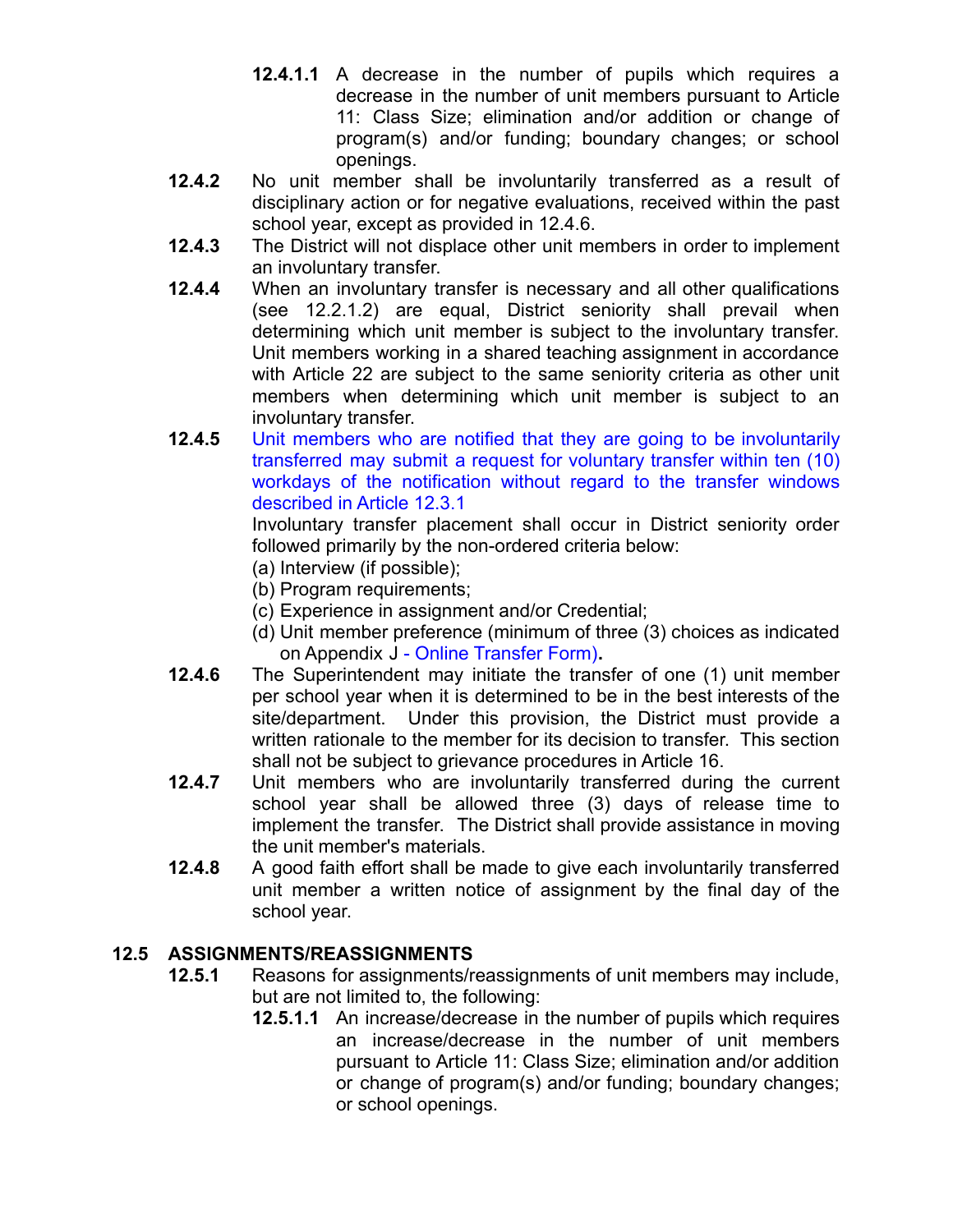- **12.5.2** A good faith effort shall be made to give each unit member a written notice of his/her next year's tentative assignment/reassignment by the final day of the school year. These notices of assignment/reassignment are tentative and subject to change contingent on staffing needs as determined by the administrator. Any change in tentative assignment/reassignment is not subject to the grievance procedure provided this Agreement is not otherwise violated.
- **12.5.3** When a vacancy occurs at a school site during the school year, unit members shall be notified of the vacancy so that assignment/reassignment consideration can be given to interested unit members before transfers or candidates from outside the District are considered. It shall be the unit member's responsibility to inform their site administrator of his/her assignment/reassignment preferences so that consideration can be given. Unit members will be assigned/reassigned to positions where they will serve most effectively as determined by the site administrator. However, a unit member being assigned/reassigned shall be placed in a position not more than two grade levels up or down from his/her present position, except in cases which are determined necessary by the Superintendent or requested by the unit member.
- **12.5.4** Assignments/reassignments shall not be made for capricious or arbitrary reasons. No unit member shall be assigned/reassigned as a result of disciplinary action or for a negative evaluation received within the past school year.

# **Article 29: Term**

- *Rationale: The current contract expired on June 30, 2021, and is being renewed for three years through June 30, 2024.*
- **29.1** The new term of the Agreement will be from July 1, 2021 through June 30, 2024. For the 2022-23 and 2023-2024 school years, the parties agree to reopeners on Article 7: Compensation and Benefits. In addition, the District and the Association shall have the ability to reopen two (2) articles for negotiations.

# **Appendix C-1 and C-2**

*Rationale: Girls Wrestling Coach, Intern Support Provider, and SLP Intern Support Provider are new extra-duty positions that have been added to the contract. The High School Activities Director stipend had been inadvertently removed from the previous CBA and has been updated to reflect current practice. The four (4) changes are highlighted below.*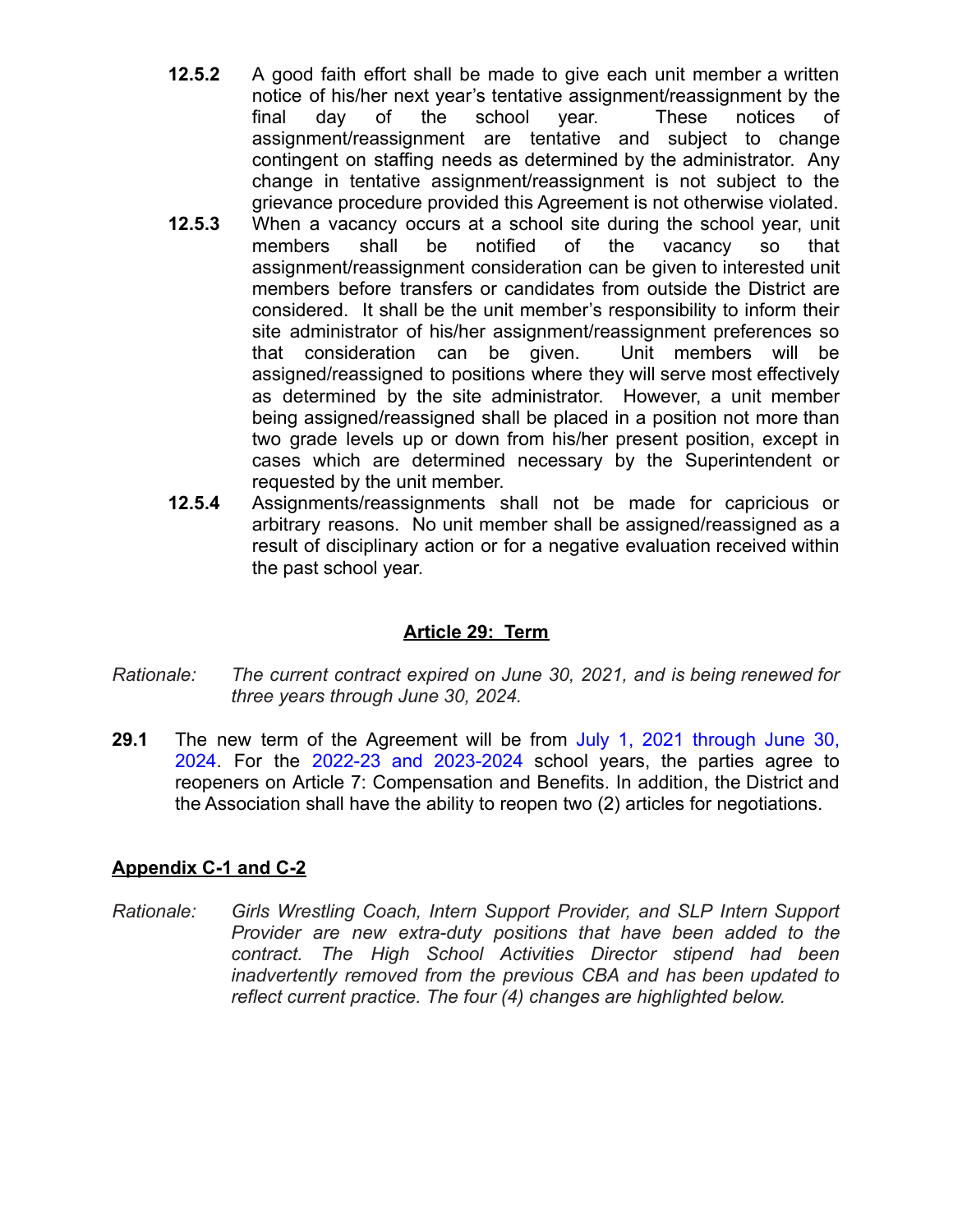|                                   |                             |                                         |                                                 |                        | <b>HIGH SCHOOL ATHLETIC STIPENDS</b> |                              |                                                                          |                        |                |                                         |                                                    |                                    |              |               |                                                  |                      |              |                                       |
|-----------------------------------|-----------------------------|-----------------------------------------|-------------------------------------------------|------------------------|--------------------------------------|------------------------------|--------------------------------------------------------------------------|------------------------|----------------|-----------------------------------------|----------------------------------------------------|------------------------------------|--------------|---------------|--------------------------------------------------|----------------------|--------------|---------------------------------------|
|                                   |                             |                                         |                                                 |                        |                                      |                              |                                                                          |                        |                |                                         | Jr. VARSITY                                        |                                    |              |               |                                                  | <b>ASSISTANT</b>     |              |                                       |
|                                   |                             |                                         | <b>VARSITY COACH</b>                            |                        |                                      |                              | Jr. VARSITY COACH                                                        |                        |                |                                         |                                                    | <b>FROSH COACH</b>                 |              |               | <b>RESERVE COACH</b>                             |                      | <b>COACH</b> |                                       |
| <b>SPORT</b>                      |                             | l# OF<br><b>STIP</b><br><b>END</b><br>S | % OF<br>Stipen A<br>d<br>/Extra<br>Duty<br>Base | <b>MO</b><br>UN<br>T   |                                      | STIP nd<br>S                 | % OF<br># OF Stipe<br>$END \frac{1}{2}$ Extr MO<br>la<br>Duty UN<br>Base | A<br>T                 |                | # OF<br><b>STIP</b><br><b>END</b><br>lS | % OF<br><b>Stipe</b><br>nd<br>/Extr<br>la.<br>Duty | AMOUNT OF<br>PER<br><b>STIPEND</b> | #<br>S       | % OF<br>Stipe | nd AMOUNT OF<br>STIP and PER<br>END Base STIPEND | #<br><b>END</b><br>S |              | STIP <sup>AMOUNT</sup><br>PER STIPEND |
|                                   |                             |                                         |                                                 | PER<br>STI<br>PEN<br>D |                                      |                              |                                                                          | PER<br>STI<br>PEN<br>D |                |                                         | <b>Base</b>                                        |                                    |              |               |                                                  |                      |              |                                       |
| BASEBALL                          | <b>BOYS</b>                 | $1\overline{ }$                         | 8%                                              | \$                     | 4,339                                | 1                            | 6%I                                                                      | \$.                    | 3,254          | $\mathbf{1}$                            | 5% l                                               | \$2,712                            |              |               |                                                  |                      |              |                                       |
|                                   | <b>BOYS</b>                 | $\mathbf{1}$                            | 8%                                              | \$                     | 4,339                                | $\mathbf{1}$                 | 6%                                                                       | \$                     | 3,254          | $\mathbf{1}$                            | 5%                                                 | \$2,712                            |              |               |                                                  |                      |              |                                       |
| BASKETBALL                        | <b>GIRLS</b>                | $1\vert$                                | 8%                                              | \$                     | 4,339                                | $\mathbf{1}$                 | 6%                                                                       | \$                     | 3,254          | $\mathbf{1}$                            | 5%                                                 | \$2,712                            |              |               |                                                  |                      |              |                                       |
| <b>COMPETITIVE</b><br>CHEER       | <b>GIRLS</b>                | $\mathbf{1}$                            | 8%                                              | \$                     | 4,339                                |                              |                                                                          |                        |                |                                         |                                                    |                                    |              |               |                                                  |                      |              |                                       |
| <b>CROSS</b>                      | <b>BOYS</b>                 | $\mathbf{1}$                            | 7%                                              | \$                     | 3,796                                |                              |                                                                          |                        |                |                                         |                                                    |                                    |              |               |                                                  |                      |              |                                       |
| <b>COUNTRY</b>                    | <b>GIRLS</b>                | $\mathbf{1}$                            | 7%                                              | \$                     | 3,796                                |                              |                                                                          |                        |                |                                         |                                                    |                                    |              |               |                                                  |                      |              |                                       |
| <b>FIELD HOCKEY</b>               | <b>GIRLS</b>                | $1\overline{ }$                         | 7%                                              |                        | \$3,796.45                           | 1                            | 5%                                                                       | \$.                    | 2,712          |                                         |                                                    |                                    |              |               |                                                  |                      |              |                                       |
| <b>FOOTBALL</b>                   | <b>BOYS</b>                 | $\overline{1}$                          | 10%                                             | \$                     | 5,424                                | $\mathbf{1}$                 | 6%                                                                       | \$                     | 3,254          | $\mathbf{1}$                            | 6%                                                 | \$3,254                            |              |               |                                                  | 7                    |              | \$3,254.10                            |
|                                   | <b>GIRLS</b>                |                                         |                                                 |                        |                                      |                              |                                                                          |                        |                |                                         |                                                    |                                    | $\mathbf{1}$ | 3%            | \$1,627                                          |                      |              |                                       |
| <b>GOLF</b>                       | <b>BOYS</b>                 | $\mathbf{1}$                            | 6%                                              | \$                     | 3,254                                |                              |                                                                          |                        |                |                                         |                                                    |                                    |              |               |                                                  |                      |              |                                       |
|                                   | <b>GIRLS</b>                | $\mathbf 1$                             | 6%                                              | \$                     | 3,254                                | $\mathbf{1}$                 | 4%                                                                       | \$                     | 2,169          |                                         |                                                    |                                    |              |               |                                                  |                      |              |                                       |
| LACROSSE                          | <b>BOYS</b>                 | $\mathbf{1}$                            | 7%                                              | \$                     | 3,796                                | $\mathbf{1}$                 | 5%                                                                       | \$                     | 2,712          |                                         |                                                    |                                    |              |               |                                                  |                      |              |                                       |
|                                   | <b>GIRLS</b>                | $\mathbf{1}$                            | 7%                                              | \$                     | 3,796                                | $\mathbf{1}$                 | 5%                                                                       | \$                     | 2,712          |                                         |                                                    |                                    |              |               |                                                  |                      |              |                                       |
| SOCCER                            | <b>BOYS</b>                 | $\mathbf{1}$                            | 7%                                              | \$                     | 3,796                                | 1                            | 5%                                                                       | \$                     | 2,712          |                                         |                                                    |                                    |              |               |                                                  |                      |              |                                       |
|                                   | <b>GIRLS</b>                | 1                                       | 7%                                              | \$                     | 3,796                                | $\mathbf{1}$                 | 5%                                                                       | \$                     | 2,712          | $\mathbf{1}$                            | 4%                                                 | \$2,169                            | 1            | 4%            | \$2,169                                          |                      |              |                                       |
| SOFTBALL                          | <b>GIRLS</b>                | $1\vert$                                | 8%                                              | \$                     | 4,339                                | $\mathbf{1}$                 | 6%                                                                       | \$                     | 3,254          | 11                                      |                                                    | 5% \$2,712                         |              |               |                                                  |                      |              |                                       |
| <b>SWIMMING</b>                   | <b>BOYS</b>                 | $\mathbf{1}$                            | 8%                                              | \$                     | 4,339                                | $\mathbf{1}$                 | 6%                                                                       | $\zeta$                | 3,254          |                                         |                                                    |                                    |              |               |                                                  |                      |              |                                       |
|                                   | <b>GIRLS</b><br><b>BOYS</b> | $\mathbf 1$<br>$\mathbf{1}$             | 8%<br>7%                                        | \$<br>\$               | 4,339<br>3,796                       | $\mathbf{1}$<br>$\mathbf{1}$ | 6%<br>5%                                                                 | $\zeta$<br>\$          | 3,254<br>2,712 |                                         |                                                    |                                    |              |               |                                                  |                      |              |                                       |
| <b>TENNIS</b>                     |                             |                                         |                                                 | \$                     |                                      | $\mathbf{1}$                 | 5%                                                                       | $\boldsymbol{\zeta}$   |                |                                         |                                                    |                                    |              |               |                                                  |                      |              |                                       |
|                                   | <b>GIRLS</b><br><b>BOYS</b> | $1\vert$<br>$\mathbf{1}$                | 7%<br>8%                                        | \$                     | 3,796<br>4,339                       |                              |                                                                          |                        | 2,712          |                                         |                                                    |                                    |              |               |                                                  | 1                    | \$           | 3,254                                 |
| <b>TRACK</b>                      | <b>GIRLS</b>                | $\mathbf{1}$                            | 8%                                              | \$                     | 4,339                                |                              |                                                                          |                        |                |                                         |                                                    |                                    |              |               |                                                  | $\mathbf{1}$         | \$           | 3,254                                 |
|                                   | <b>BOYS</b>                 | $\mathbf 1$                             | 8%                                              | \$                     | 4,339                                | $\mathbf{1}$                 | 6%                                                                       | \$                     | 3,254          |                                         |                                                    |                                    |              |               |                                                  |                      |              |                                       |
| VOLLEYBALL                        | <b>GIRLS</b>                | $\mathbf 1$                             | 8%                                              | \$                     | 4,339                                | $\mathbf{1}$                 | 6%                                                                       | \$                     | 3,254          | $\mathbf{1}$                            | 5%                                                 | \$2,712                            | $\mathbf{1}$ | 4%            | \$2,169                                          |                      |              |                                       |
|                                   | <b>BOYS</b>                 | $\mathbf{1}$                            | 8%                                              | \$                     | 4,339                                | 1                            | 6%                                                                       | \$                     | 3,254          |                                         |                                                    |                                    |              |               |                                                  |                      |              |                                       |
| WATER POLO                        | <b>GIRLS</b>                | $\mathbf{1}$                            | 8%                                              | \$                     | 4,339                                | 1                            | 6%                                                                       | \$                     | 3,254          |                                         |                                                    |                                    | $\mathbf{1}$ | 4%            | \$2,169                                          |                      |              |                                       |
|                                   | <b>BOYS</b>                 | $\mathbf{1}$                            | 8%                                              | \$                     | 4,339                                | 1                            | 6%                                                                       | \$                     | 3,254          | 1                                       | 5%                                                 | \$2,712                            |              |               |                                                  |                      |              |                                       |
| WRESTLING                         | <b>GIRLS</b>                | $\overline{\mathbf{1}}$                 | 4%                                              | \$                     | 2,169                                |                              |                                                                          |                        |                |                                         |                                                    |                                    |              |               |                                                  |                      |              |                                       |
| <b>ATHLETIC</b><br><b>TRAINER</b> | ALL                         | 3                                       | 8%                                              | \$                     | 4,339                                |                              |                                                                          |                        |                |                                         |                                                    |                                    |              |               |                                                  |                      |              |                                       |
| SCHOOL<br><b>DISCRETION</b>       | ANY                         | 6                                       |                                                 | \$                     | 500                                  |                              |                                                                          |                        |                |                                         |                                                    |                                    |              |               |                                                  |                      |              |                                       |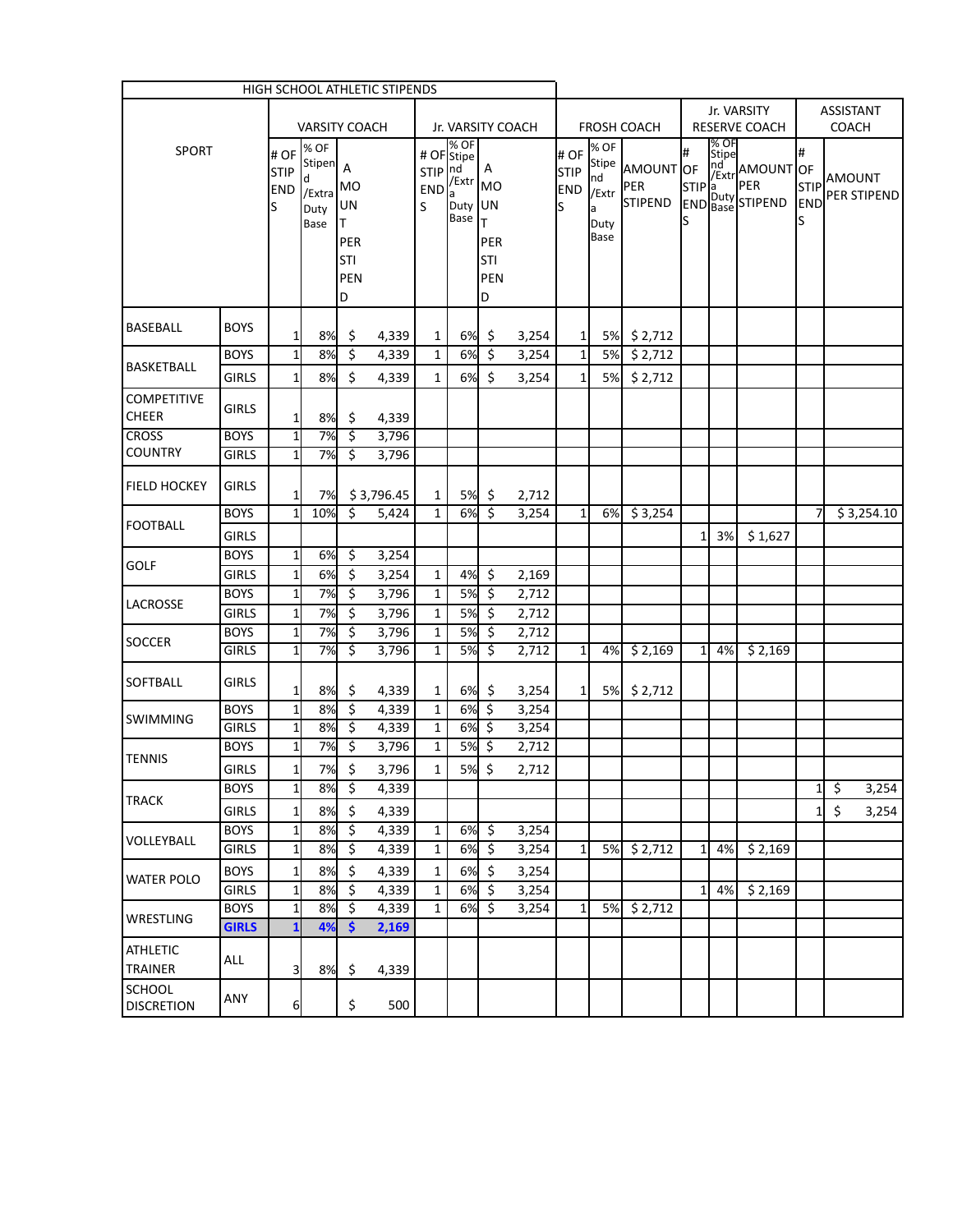#### App. C-1 (p.2) Eff. 7/1/2021

| MIDDLE SCHOOLS                  |  |    |                                              |  |  |  |  |  |  |  |
|---------------------------------|--|----|----------------------------------------------|--|--|--|--|--|--|--|
| <b>LANY</b><br>TRAMURAL<br>- IN |  | 5% | $\overline{\phantom{a}}$<br><b>II.J</b><br>٠ |  |  |  |  |  |  |  |

|                                           | ATHLETIC EVENT SUPPORT POSITIONS |                  |  |                    |                |                  |
|-------------------------------------------|----------------------------------|------------------|--|--------------------|----------------|------------------|
| <b>SPORT</b>                              | <b>ACTIVITY</b>                  | <b>POSITION</b>  |  | <b>STIPEND PER</b> | <b>MAXIMUM</b> | <b>PER EVENT</b> |
| FOOTBALL, BASKETBALL,<br><b>WRESTLING</b> | <b>VARSITY</b>                   | <b>ANNOUNCER</b> |  | 17                 | 25             | \$17             |
| <b>FOOTBALL</b>                           | JR. VARSITY &<br>FRESHMAN        | <b>TIMER</b>     |  | 12                 | 25             | \$12             |
| <b>BASKETBALL</b>                         | <b>ALL</b>                       | <b>TIMER</b>     |  | 12                 | 25             | \$12             |
| <b>WRESTLING</b>                          | ALL                              | <b>TIMER</b>     |  | 12                 | 10             | \$12             |
| <b>TRACK</b>                              |                                  | TIMER/JUDGE      |  | 12                 |                | \$12             |
| <b>SWIMMING</b>                           |                                  | TIMER/JUDGE      |  | 12                 |                | \$12             |

HIGH SCHOOL C.I.F. PLAYOFFS - Extension Team competitions: 10% of sport compensation paid per week (also for individual sports).<br>District to determine the number of coaches to accompany players to CIF playoffs.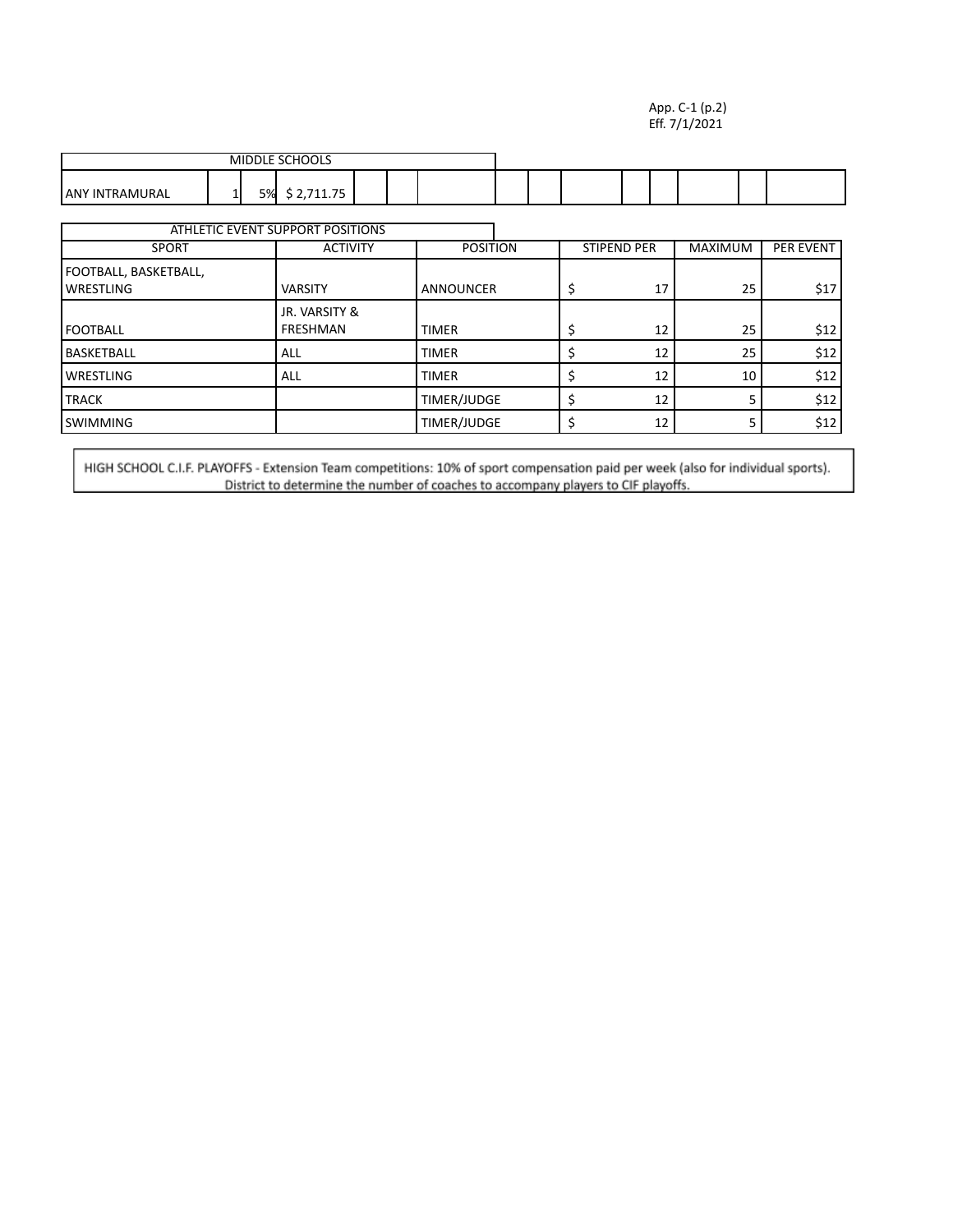#### APPENDIX C-2: EXTRA-DUTY STIPENDS

| ELEMENTARY               |                 |                                        |                                     |                    |  |  |  |  |  |  |
|--------------------------|-----------------|----------------------------------------|-------------------------------------|--------------------|--|--|--|--|--|--|
| <b>ACTIVITY</b>          | <b>POSITION</b> | <b>NUMBER</b><br>OF<br><b>STIPENDS</b> | % OF Stipend<br>/Extra Duty<br>Base | AMOUNT PER STIPEND |  |  |  |  |  |  |
| <b>YEARBOOK</b>          | <b>ADVISOR</b>  |                                        | $3.75\%$ \$                         | 2,034              |  |  |  |  |  |  |
| STUDENT COUNCIL          | <b>ADVISOR</b>  |                                        | $3.75\%$ \$                         | 2,034              |  |  |  |  |  |  |
| <b>SCHOOL DISCRETION</b> | <b>ANY</b>      |                                        | $4.00\%$ \$                         | 2,169              |  |  |  |  |  |  |
| COMBO CLASS              | Each Teacher    |                                        | 4.50%                               | 2,441              |  |  |  |  |  |  |

| MIDDLE SCHOOL                              |                 |  |    |  |          |  |  |  |  |  |
|--------------------------------------------|-----------------|--|----|--|----------|--|--|--|--|--|
| Visual and Performing Arts Stipends (VAPA) |                 |  |    |  |          |  |  |  |  |  |
| <b>BAND</b>                                | <b>DIRECTOR</b> |  | 4% |  | 2,169    |  |  |  |  |  |
| <b>CHORUS</b>                              | <b>DIRECTOR</b> |  | 4% |  | 2,169    |  |  |  |  |  |
| <b>VAPA</b>                                | <b>DIRECTOR</b> |  | 4% |  | 2,169    |  |  |  |  |  |
| <b>Other Stipends</b>                      |                 |  |    |  |          |  |  |  |  |  |
| <b>YEARBOOK</b>                            | <b>ADVISOR</b>  |  | 5% |  | 2,712    |  |  |  |  |  |
| A.S.B.                                     | <b>ADVISOR</b>  |  | 5% |  | 2,712    |  |  |  |  |  |
| Science Olympiad                           | <b>ADVISOR</b>  |  | 3% |  | 1,627.05 |  |  |  |  |  |

| ALTERNATIVE HIGH SCHOOL                         |                |  |            |  |                                   |  |  |  |  |
|-------------------------------------------------|----------------|--|------------|--|-----------------------------------|--|--|--|--|
| l YEARBOOK                                      | <b>ADVISOR</b> |  | $2.50\%$ . |  | 1,356                             |  |  |  |  |
| l STUDENT COUNCIL                               | <b>ADVISOR</b> |  | 1.25%      |  | 678                               |  |  |  |  |
| Excelsion + Lead Teacher - NHS, TAVS, Excelsion |                |  |            |  | \$51.47 PER SECTION PLUS \$661.85 |  |  |  |  |

| <b>OTHER ASSIGNMENTS</b>                                            |                 |               |                                        |  |  |  |  |  |
|---------------------------------------------------------------------|-----------------|---------------|----------------------------------------|--|--|--|--|--|
|                                                                     | <b>BASIS OF</b> |               |                                        |  |  |  |  |  |
| <b>DESCRIPTION</b>                                                  | <b>PAY</b>      | <b>AMOUNT</b> |                                        |  |  |  |  |  |
| SPEECH & LANGUAGE PATHOLOGIST CLINICAL<br>FIELDWORK YEAR SUPERVISOR | <b>ANNUAL</b>   | \$1,000.00    |                                        |  |  |  |  |  |
| <b>SPEECH AND LANGUAGE PATHOLOGIST</b>                              | <b>PER</b>      |               |                                        |  |  |  |  |  |
| <b>INTERN SUPERVISOR</b>                                            | <b>SEMESTER</b> | \$<br>500.00  |                                        |  |  |  |  |  |
| <b>INTERN SUPPORT PROVIDER</b>                                      |                 |               |                                        |  |  |  |  |  |
| <b>FIELDWORK YEAR SUPERVISOR</b>                                    | <b>ANNUAL</b>   | \$1,500.00    |                                        |  |  |  |  |  |
| *NEW TEACHER ORIENTATION                                            | <b>HOUR</b>     | \$42.18       |                                        |  |  |  |  |  |
|                                                                     |                 |               | \$39.00** (90% OF State buy-back       |  |  |  |  |  |
| STAFF/CURRICULUM DEVELOPMENT                                        | <b>HOUR</b>     |               | funding - to the nearest whole dollar) |  |  |  |  |  |
| <b>DIRECT STUDENT INSTRUCTION</b>                                   | <b>HOUR</b>     |               |                                        |  |  |  |  |  |
|                                                                     |                 |               | Per Diem Hourly Rate                   |  |  |  |  |  |
| SUMMER SCHOOL and AFTER SCHOOL INSTRUCTION                          | <b>HOUR</b>     |               |                                        |  |  |  |  |  |
| *HOME TEACHING                                                      | <b>HOUR</b>     | \$56.93       |                                        |  |  |  |  |  |
| <b>DISTRICT STAFF TRAINERS</b>                                      | <b>HOUR</b>     | \$70          | NON-CONTRACT DAYS                      |  |  |  |  |  |
|                                                                     | <b>HOUR</b>     | \$35          | <b>CONTRACT DAYS</b>                   |  |  |  |  |  |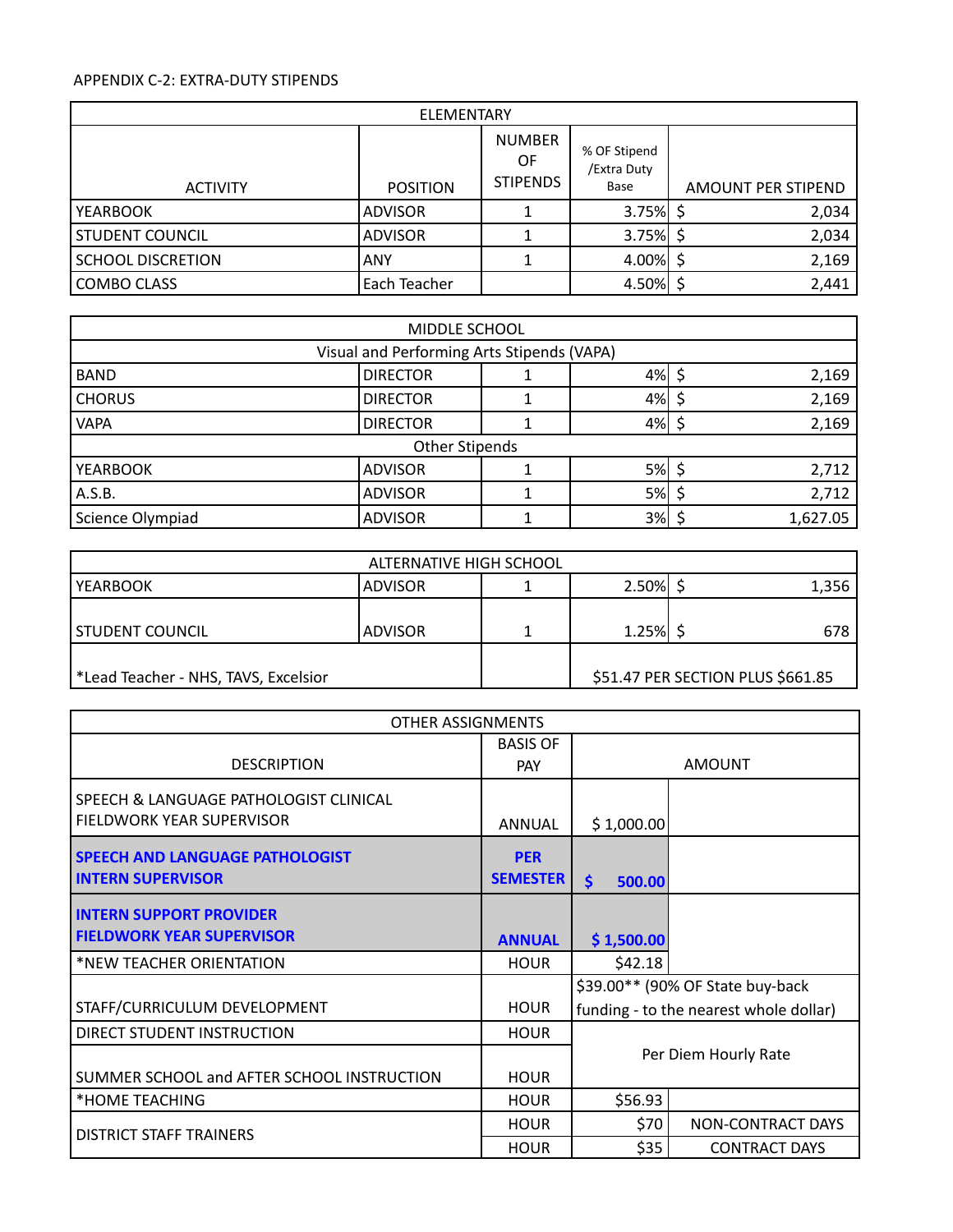App. C-2 (p.2) Eff. 7/1/2021

| <b>HIGH SCHOOL</b>            |                                            |                                        |                                     |                                          |  |  |  |  |  |
|-------------------------------|--------------------------------------------|----------------------------------------|-------------------------------------|------------------------------------------|--|--|--|--|--|
| <b>ACTIVITY</b>               | <b>POSITION</b>                            | <b>NUMBER</b><br>OF<br><b>STIPENDS</b> | % OF Stipend<br>/Extra Duty<br>Base | <b>AMOUNT PER STIPEND</b>                |  |  |  |  |  |
|                               | PEP and Band Stipends                      |                                        |                                     |                                          |  |  |  |  |  |
| PEP - VARSITY/FALL            | <b>COACH</b>                               | 1                                      | 6%                                  | \$<br>3,254                              |  |  |  |  |  |
| PEP - VARSITY/WINTER          | <b>COACH</b>                               | $\mathbf{1}$                           | 6%                                  | $\overline{\boldsymbol{\zeta}}$<br>3,254 |  |  |  |  |  |
| PEP - JR. VARSITY/FALL        | <b>COACH</b>                               | 1                                      | 5%                                  | \$<br>2,712                              |  |  |  |  |  |
| PEP - JR. VARSITY/WINTER      | <b>COACH</b>                               | $\mathbf{1}$                           | <b>5%</b>                           | \$<br>2,712                              |  |  |  |  |  |
| PEP - FRESHMAN/FALL           | <b>COACH</b>                               | 1                                      | 4%                                  | \$<br>2,169                              |  |  |  |  |  |
| PEP - FRESHMAN/WINTER         | <b>COACH</b>                               | $\mathbf{1}$                           | 4%                                  | \$<br>2,169                              |  |  |  |  |  |
| <b>BAND - Marching</b>        | <b>DIRECTOR</b>                            | $\mathbf{1}$                           | 10%                                 | \$<br>5,424                              |  |  |  |  |  |
| <b>BAND - Marching</b>        | <b>ASSISTANTS</b>                          | 3                                      | 6%                                  | \$<br>3,254                              |  |  |  |  |  |
|                               | <b>Academic Stipends</b>                   |                                        |                                     |                                          |  |  |  |  |  |
| <b>ACADEMIC DECATHLON</b>     | <b>COACH</b>                               | 1                                      | 7%                                  | $\overline{\xi}$<br>3,796                |  |  |  |  |  |
| <b>MOCK TRIAL</b>             | <b>COACH</b>                               | $\mathbf{1}$                           | 7%                                  | $\zeta$<br>3,796                         |  |  |  |  |  |
| <b>SCIENCE OLYMPIAD</b>       | <b>COACH</b>                               | $\overline{1}$                         | 7% \$                               | 3,796                                    |  |  |  |  |  |
|                               | Visual and Performing Arts Stipends (VAPA) |                                        |                                     |                                          |  |  |  |  |  |
| <b>CHORUS</b>                 | <b>DIRECTOR</b>                            | 1                                      | 8%                                  | $\zeta$<br>4,339                         |  |  |  |  |  |
| <b>DRAMA</b>                  | <b>DIRECTOR</b>                            | 1                                      | 8%                                  | $\zeta$<br>4,339                         |  |  |  |  |  |
| <b>DANCE</b>                  | <b>DIRECTOR</b>                            | $\mathbf{1}$                           | 8%                                  | $\zeta$<br>4,339                         |  |  |  |  |  |
|                               | <b>Other Stipends</b>                      |                                        |                                     |                                          |  |  |  |  |  |
| <b>HIGH SCHOOL ACTIVITIES</b> | <b>DIRECTOR</b>                            | 1                                      | 12%                                 | $\dot{\bm{\zeta}}$<br>6,508              |  |  |  |  |  |
| <b>NEWSPAPER</b>              | <b>ADVISOR</b>                             | 1                                      | 5.5%                                | $\zeta$<br>2,983                         |  |  |  |  |  |
| <b>YEARBOOK</b>               | <b>ADVISOR</b>                             | $\mathbf{1}$                           | 6%                                  | $\zeta$<br>3,254                         |  |  |  |  |  |
| *H.S. DEPARTMENT              | <b>CHAIR</b>                               |                                        |                                     | \$51.47 PER SECTION PLUS \$661.85        |  |  |  |  |  |
| <b>CLASS ADVISORS</b>         | <b>SENIOR</b>                              | 1                                      |                                     | \$<br>255                                |  |  |  |  |  |
| <b>CLASS ADVISORS</b>         | <b>JUNIOR</b>                              | 1                                      |                                     | \$<br>255                                |  |  |  |  |  |
| <b>CLASS ADVISORS</b>         | SOPHOMORE                                  | $\mathbf{1}$                           |                                     | \$<br>255                                |  |  |  |  |  |
| <b>CLASS ADVISORS</b>         | <b>FRESHMAN</b>                            | 1                                      |                                     | \$<br>255                                |  |  |  |  |  |

\*Indexed to compensation percent increases

\*\*Per TVEA Tentative Agreement, Effective 11/15/2021 increase to \$50.00